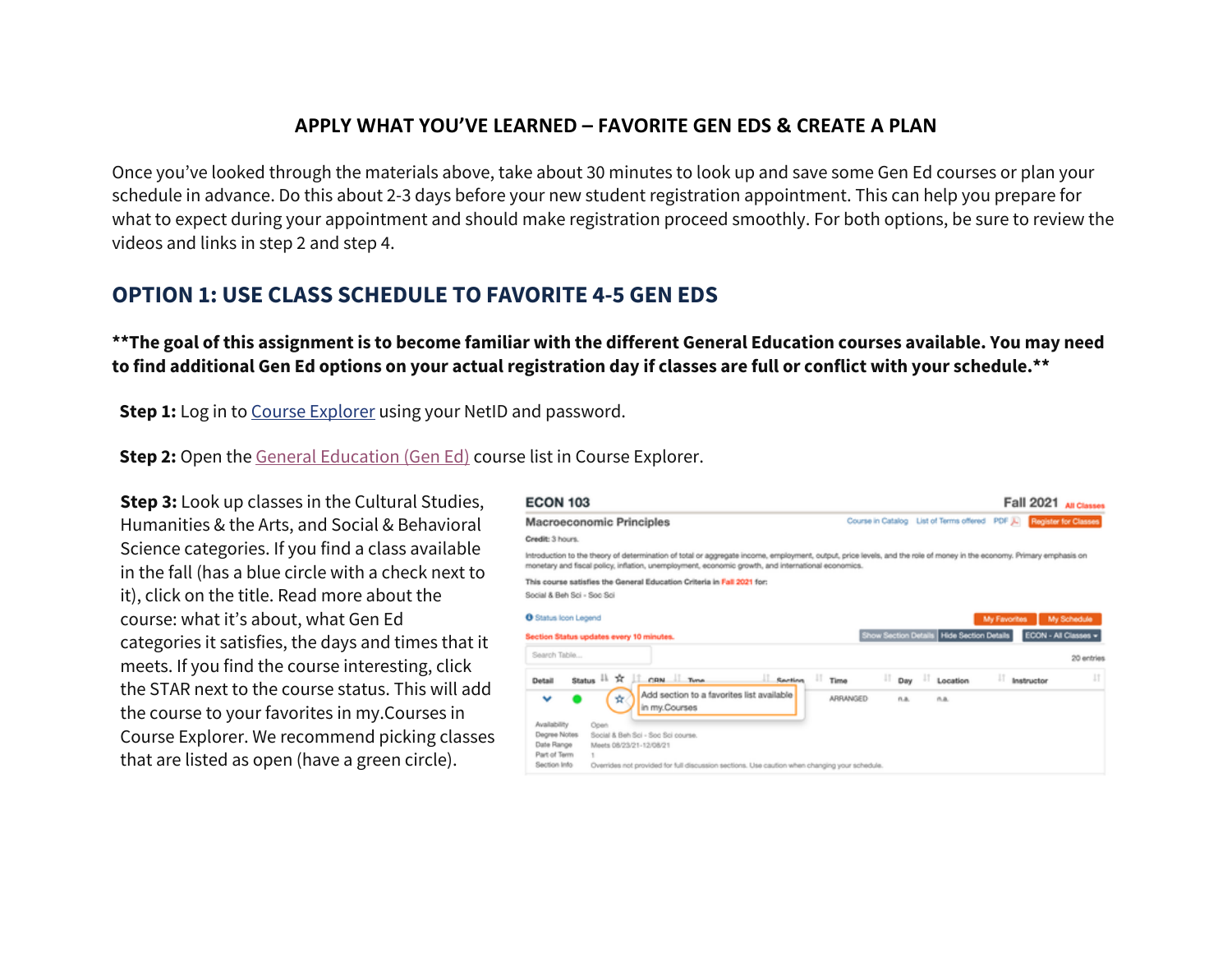Step 4: Complete step 3 above for a total of 4-5 courses. That way you have multiple options for classes when you actually start to register; this is beneficial in case some classes become full or conflict with your other classes. Feel free to pick classes from different General Education categories, but NOT from Natural Sciences & Technology, Quantitative Reasoning, or Advanced Composition. You do not need to worry about those categories at this point.

### **FALL 2021**

Select a checkbox under the 'Notify Me' column to receive e-mals at your 'illnois.edu' address if a seat becomes available in that section.

#### **SECTION FAVORITES**

| Favorites PDF<br>Section Status updates every 10 minutes. |              |   |                                  |   |     |    |                      |   |         |   |                                                    |   |       |   |         |           |               |
|-----------------------------------------------------------|--------------|---|----------------------------------|---|-----|----|----------------------|---|---------|---|----------------------------------------------------|---|-------|---|---------|-----------|---------------|
| 11 entries                                                |              |   |                                  |   |     |    |                      |   |         |   | Remove All Favorites for this Term<br>Search Table |   |       |   |         |           |               |
| и<br>Ret                                                  | Instructor   | ш | Location                         | и | Day | 11 | Time                 | ш | Section | ш | Type                                               | и | CRN   | Ш | Course  | Notify Me | <b>Status</b> |
|                                                           |              |   | 215 David Kinley Hall            |   | F   |    | 10:00AM -<br>10:50AM |   | AD4     |   | <b>Discussion/</b><br>Recitation                   |   | 51248 |   | AAS 100 | O         |               |
|                                                           |              |   | 215 David Kinley Hall            |   | F   |    | 11:00AM -<br>11:50AM |   | AD5     |   | Discussion/<br>Recitation                          |   | 51249 |   | AAS 100 |           |               |
|                                                           |              |   | 2200 Sidney Lu<br>Mech Engr Bldg |   | r   |    | 11:00AM -<br>11:50AM |   | AD8     |   | Discussion/<br>Recitation                          |   | 59819 |   | AAS 100 |           |               |
|                                                           | Tsekouras, I |   | 114 Smith Memorial<br>Hall       |   | R   |    | 02:00PM -<br>02:50PM |   | ADJ.    |   | Discussion/<br>Recitation                          |   | 37742 |   | MUS 133 | Ω         |               |
|                                                           | Tsekouras, I |   | 114 Smith Memorial<br>Hall       |   | F   |    | 01:00PM -<br>01:50PM |   | ADL.    |   | Discussion/<br>Recitation                          |   | 37744 |   | MUS 133 |           |               |

#### **SELECT TERM -**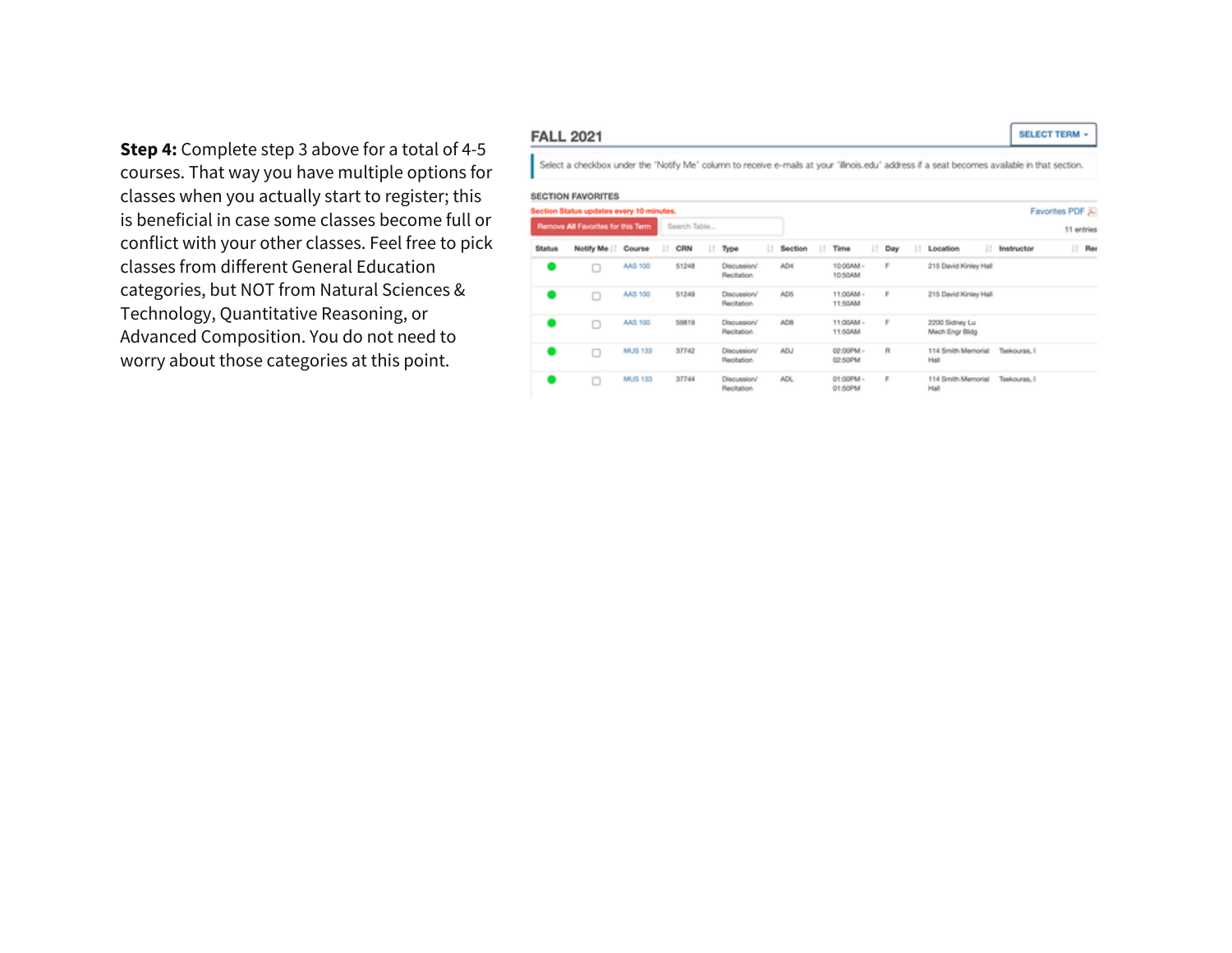# **OPTION 2: USE PLAN AHEAD TO CREATE A DRAFT SCHEDULE**

### **\*\*The goal of this assignment is for you to get a sense of what your schedule may look like and to start identifying possible schedules for fall 2022. You may need to change your plan based on advisor recommendations and course availability.\*\***

**Step 1:** Create a DRAFT list of courses you may want to take in your first semester on campus, using the following chart as a guide. We recommend that you pick classes in this order (left-to-right). Pick classes, especially ORIENTATION classes, based on your current major.

|                | 1                                                                          | $\overline{2}$                                                                         | 3                                      | 4                                                                                | 5                                                                                    | 6                                          |                              |
|----------------|----------------------------------------------------------------------------|----------------------------------------------------------------------------------------|----------------------------------------|----------------------------------------------------------------------------------|--------------------------------------------------------------------------------------|--------------------------------------------|------------------------------|
| <b>MAJOR</b>   | <b>CHEMISTRY</b><br>(based on CHEM<br>placement)                           | <b>MATH</b><br>(based on<br>placement /<br>AP credits)                                 | ADD'L<br><b>MAJOR</b><br><b>COURSE</b> | <b>ORIENTATION</b>                                                               | COMP <sup>1**</sup><br>or<br><b>GEN ED</b>                                           | ADD'L<br><b>GEN ED</b><br>(if needed)      | <b>TOTAL</b><br><b>HOURS</b> |
| <b>CHBE</b>    | <b>CHEM 101</b><br>CHEM 102 & 103<br>$-OR$<br><b>CHEM 202 &amp;</b><br>203 | <b>MATH 115</b><br><b>MATH</b><br>220/221<br>MATH 231*<br><b>OR</b><br><b>MATH 241</b> | n/a                                    | <b>ENG 100</b><br>$(CH section) +$<br><b>LAS 122</b><br>(James<br>Scholars only) | Comp I:<br><b>RHET 105,</b><br>ESL 115, or<br><b>ESL 111</b><br>Gen Ed:<br>HUM, SBS, | HUM, SBS,<br>or Cultural<br><b>Studies</b> | $14 - 16$                    |
| <b>CHEM</b>    |                                                                            |                                                                                        |                                        | LAS 101 or 122<br>& CHEM 150                                                     |                                                                                      |                                            | $14 - 16$                    |
| <b>CS+CHEM</b> |                                                                            |                                                                                        | <b>CS 124</b>                          | LAS 101 or 122<br>& CS 100                                                       | or Cultural<br><b>Studies</b>                                                        |                                            | 14-16                        |